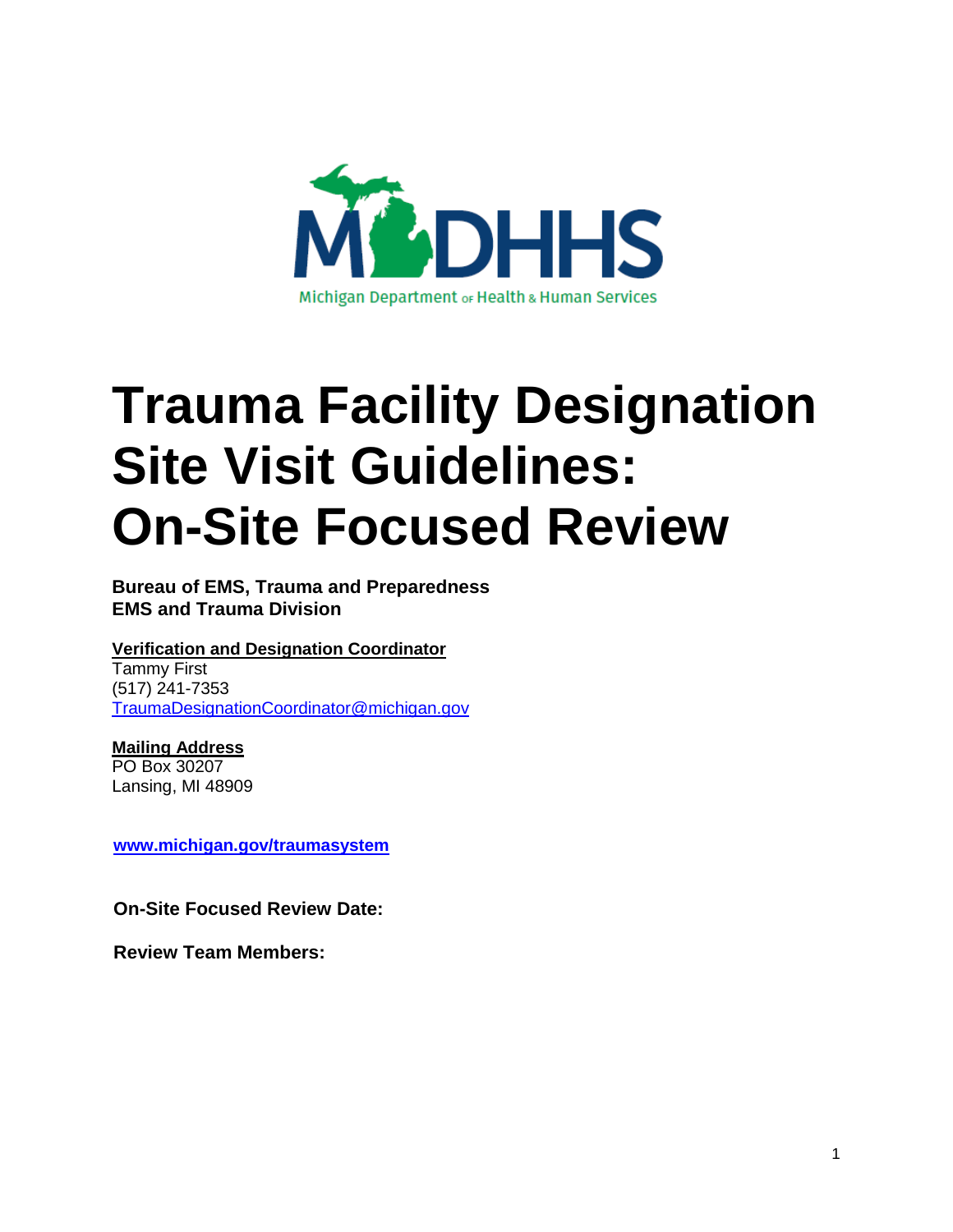## **Facility Site Visit Guidelines: On-Site Focused Review**

## **Overview**

A focused review is required to determine that the critical deficiency(ies) identified by either the site review team or the Designation Subcommittee has been satisfactorily addressed. A focused review may be conducted as on on-site review or by the submission of requested documentation to the Michigan Department of Health and Human Services (MDHHS). The type of focused review required is determined by MDHHS with input from the Designation Subcommittee. On-site focused reviews must be scheduled and conducted within 12 months from the date of the initial review. The facility must contact MDHHS no later than 9 months after the initial review to schedule the on-site focused review once the identified deficiency(ies) has been corrected. Progress related to areas of opportunity outlined in the site visit report may also be reviewed as part of the on-site focused review. MDHHS reserves the right to cite additional critical deficiency(ies) if found.

### **Reviewers**

The following reviewers are scheduled to perform your on-site focused review site visit: **(Reviewer Name)** and **(Reviewer Name)**.

#### **On-Site Focused Review Visit Day**

Allow approximately four hours for the on-site focused review visit. Your Regional Trauma Coordinator, (**Name of RTC**), may participate partially or fully in the review day. The Trauma Medical Director (TMD) and Trauma Program Manager (TPM) must be available for the duration of the on-site focused review.

#### **Travel Arrangements**

Reviewers arrange their travel independently. Facilities are not responsible for travel costs.

#### **Arrival of Reviewers**

The reviewers will gather in the lobby of the main entrance unless other arrangements have been made. They will alert the Trauma Program Manager of their presence and they should be taken to the room that has been designated for the on-site focused review. The designated room must be secure. The reviewers will take a few minutes to organize their responsibilities and ensure all materials needed are present.

A typical agenda for the on-site focused review will consist of:

- 8:00 a.m. Presentation on the corrective actions taken to address the deficiency(ies) and areas of opportunities
- 8:30 a.m. Chart review/validation
- 11:00 a.m. On-Site Focused Review Wrap-Up: Review team discusses findings internally
- 11:30 a.m. On-Site Focused Review Outcome Discussion: Review team discusses findings with TMD, TPM, and others as desired by the facility

#### **Presentation of Corrective Actions**

Use this time to present the actions your trauma program has taken to correct the identified deficiency(ies) and progress made regarding areas of opportunity from the original site visit report. Ensure any staff whose positions were involved in the identified deficiency(ies) are available for questions. While the areas of opportunity are not the primary focus of the visit,